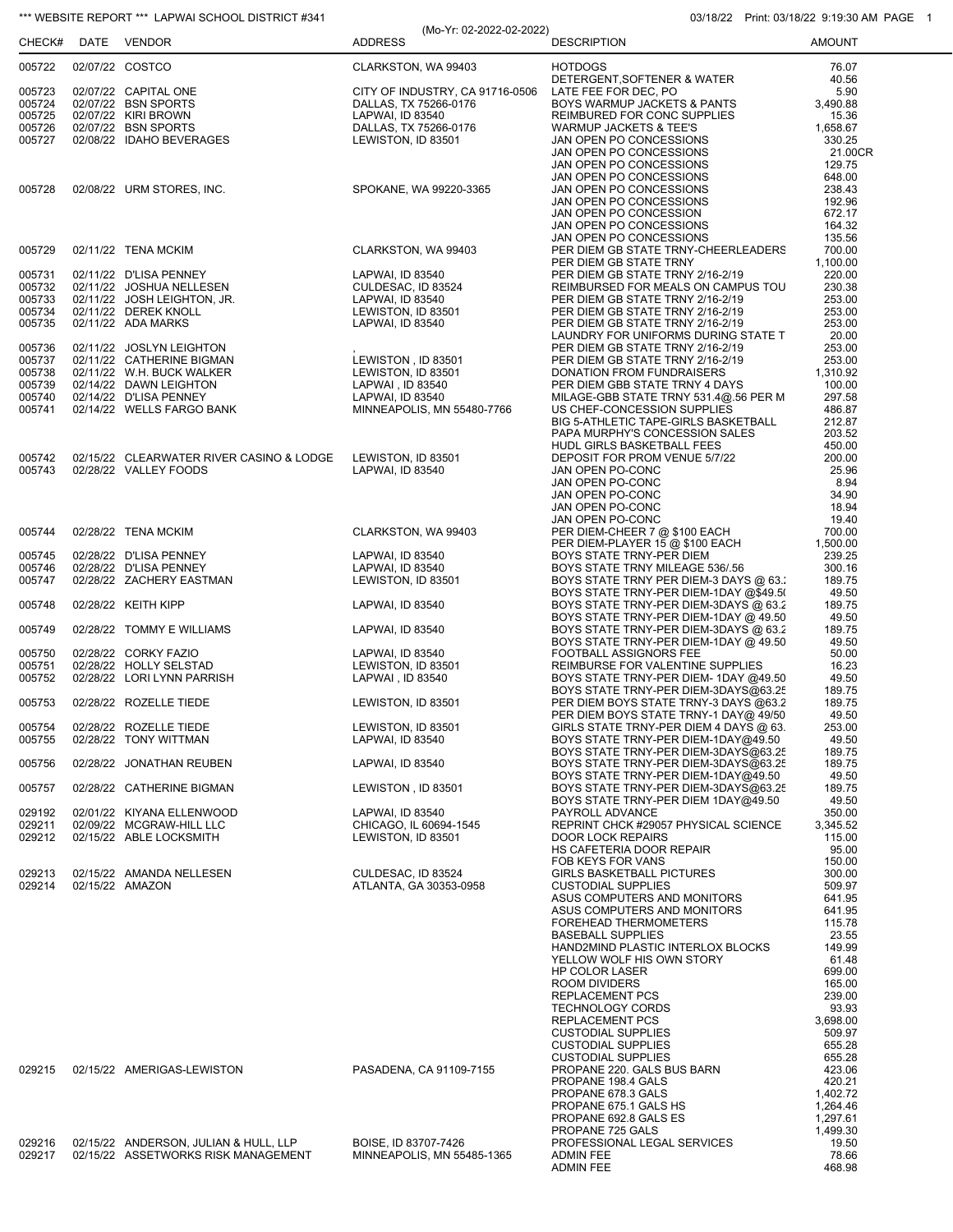|                  | CHECK# DATE VENDOR |                                                                             | (Mo-Yr: 02-2022-02-2022)<br><b>ADDRESS</b>          | <b>DESCRIPTION</b>                                                              | $1 \text{ m.t. } 00110122 \cdot 0.10001111$<br><b>AMOUNT</b> |
|------------------|--------------------|-----------------------------------------------------------------------------|-----------------------------------------------------|---------------------------------------------------------------------------------|--------------------------------------------------------------|
|                  |                    | 029218 02/15/22 AUTO PAINT AND PARTS<br>029219 02/15/22 AVISTA UTILITIES    | LEWISTON, ID 83501<br>SPOKANE, WA 99252-0001        | <b>BATTERY</b><br>ELECTRIC - ES<br>ELECTRIC - STORAGE TECH                      | 461.58<br>3,023.13<br>410.20                                 |
|                  |                    |                                                                             |                                                     | ELECTRIC - AG SHOP<br>ELECTRIC - MS/HS                                          | 111.95<br>6,954.59                                           |
|                  |                    |                                                                             |                                                     | ELECTRIC - TRACK LIGHTS                                                         | 20.30                                                        |
|                  |                    |                                                                             |                                                     | ELECTRIC -TRACK PUMP<br>ELECTRIC - HS TRACK                                     | 11.38<br>1,349.82                                            |
|                  |                    |                                                                             |                                                     | ELECTRIC - CABINET SHOP                                                         | 581.48                                                       |
| 029220           |                    | 02/15/22 BAHIYYIH R. HANSEN                                                 | LAPWAI, ID 83540                                    | ELECTRIC - BUS SHOP<br>HONORAIUM FOR CLASSROOM PRESENTAT                        | 434.22<br>175.00                                             |
| 029221           |                    | 02/15/22 BEAU WOODFORD                                                      | LEWISTON, ID 83501                                  | PER DIEM CASCADE ID                                                             | 19.25                                                        |
| 029222           |                    | 02/15/22 BLUE MOUNTIAN ELECTRIC                                             | LEWISTON, ID 83501                                  | MILEAGE CASCADE ID 3/6-3/8<br>MOTOR REPLACMENT AG SHOP                          | 223.47<br>1,758.00                                           |
| 029223           |                    | 02/15/22 BPA HEALTH                                                         | <b>BOISE, ID 83704</b>                              | EAP 1 TO 4 VISITS                                                               | 261.45                                                       |
| 029224<br>029225 |                    | 02/15/22 BRIGHT ARROW Technologies, Inc<br>02/15/22 BSN SPORTS              | BELLEVUE, WA 98008<br>DALLAS, TX 75266-0176         | AUTOMATED DIALER SYSTEM RENEWAL (62<br><b>BASKETBALLS</b>                       | 843.75<br>251.96                                             |
| 029226           |                    | 02/15/22 CENTURYLINK                                                        | SEATTLE, WA 98111-9255                              | FAX LINE - DO                                                                   | 59.81                                                        |
|                  |                    |                                                                             |                                                     | PHONE LINE HS<br>PHONE - BUS BARN                                               | 124.34<br>56.48                                              |
|                  |                    |                                                                             |                                                     | FAX LINE HS                                                                     | 52.96                                                        |
|                  |                    |                                                                             |                                                     | PHONE - DO<br>PHONE LINE ES                                                     | 61.96<br>129.79                                              |
| 029227           |                    | 02/15/22 CITY OF LAPWAI                                                     | LAPWAI, ID 83540                                    | W/S/G- ATHLETIC FIELD<br>W/S - STORAGE TECH                                     | 317.01<br>112.85                                             |
|                  |                    |                                                                             |                                                     | GRBGE-ES                                                                        | 918.50                                                       |
|                  |                    |                                                                             |                                                     | <b>GRBGE-BUS BARN</b><br>W/S/G - ART & PE BLDG                                  | 326.00<br>757.28                                             |
|                  |                    |                                                                             |                                                     | W/S/G - MS/HS                                                                   | 1,698.51                                                     |
| 029228           |                    | 02/15/22 CITYSERVICEVALCON                                                  | KALISPELL, MT 59903-0001                            | W/S/G - AG BLD<br>HEATING OIL 256. GALS                                         | 378.98<br>898.58                                             |
| 029229           |                    | 02/15/22 CLARK COMMUNICATIONS, INC                                          | LEWISTON, ID 83501                                  | ANNUAL REPEATER SERVICED                                                        | 952.43                                                       |
|                  |                    |                                                                             |                                                     | SERVICE SCHOOL RADIOS<br>SERVICE SCHOOL RADIOS                                  | 21.25<br>21.25                                               |
|                  |                    |                                                                             |                                                     | SERVICE SCHOOL RADIOS                                                           | 21.25                                                        |
|                  |                    |                                                                             |                                                     | SERVICE SCHOOL RADIOS<br>SERVICE SCHOOL RADIOS                                  | 21.25<br>21.25                                               |
|                  |                    |                                                                             |                                                     | SERVICE SCHOOL RADIOS                                                           | 21.25                                                        |
|                  |                    |                                                                             |                                                     | SERVICE SCHOOL RADIOS<br>CREDIT BOUGHT BACK RADIOS                              | 28.75<br>150.00CR                                            |
| 029230           |                    | 02/15/22 CLOUDBOY CONSULTING LLC                                            | <b>FRISCO, TX 75034</b>                             | DEPOSIT - LEADERSHIP CONFERNCE PRESI                                            | 4,125.00                                                     |
| 029231           |                    | 02/15/22 COSTCO                                                             | CLARKSTON, WA 99403                                 | <b>CONSUMABLE SUPPLIES</b><br>CLASSROOM ECONOMY SUPPLIES                        | 394.38<br>317.21                                             |
| 029232<br>029233 |                    | 02/15/22 DONALDS RESTAURANT<br>02/15/22 ENA SERVICES LLC                    | LAPWAI, ID 83540<br>KNOXVILLE, TN 37995-8149        | SCHOOL BOARD DINNER<br>SMARTVOICE FEES ES                                       | 47.25<br>28.49                                               |
|                  |                    |                                                                             |                                                     | SMARTVOICE DO                                                                   | 120.35                                                       |
|                  |                    |                                                                             |                                                     | <b>SMARTVOICE ES</b><br>SMARTVOICE MS/HS                                        | 347.50<br>500.00                                             |
|                  |                    |                                                                             |                                                     | SMARTVOICE FEES MS/HS                                                           | 28.48                                                        |
| 029234           |                    | 02/15/22 FASTSIGNS                                                          | LEWISTON, ID 83501                                  | SMARTVOICE FEES DO<br>DEPOSIT DOUBLE SIDED LED SIGN                             | 28.49<br>26,340.13                                           |
| 029235           |                    | 02/15/22 FLORAL ARTISTRY                                                    | LEWISTON, ID 83501                                  | FLOWER ARRANGEMENT FORMER TEACHE                                                | 159.95                                                       |
| 029236           |                    | 02/15/22 HAHN RENTAL CENTER, INC                                            | LEWISTON,, ID 83501                                 | <b>RESTROOM</b><br>HANDICAP RESTROOM                                            | 136.00<br>136.00                                             |
|                  |                    |                                                                             |                                                     | <b>HANDICAP RESTROOM</b><br><b>BUSINESS SERVICES - BUSINESS MANAGEF</b>         | 136.00                                                       |
| 029237           |                    | 02/15/22 HIGHLAND JOINT SCHOOL DISTRICT #305 CRAIGMONT, ID 83523            |                                                     | <b>BUSINESS SERVICE - BOARD CLERK</b>                                           | 4,775.75<br>682.25                                           |
| 029238<br>029239 |                    | 02/15/22 HOME DEPOT CREDIT SERVICES<br>02/15/22 ID HIGH SCHOOL ACT. ASSO.   | LOUISVILLE, KY 40290-1030<br><b>BOISE, ID 83704</b> | <b>BATTERIES</b><br><b>IHSAA COACHES CARDS</b>                                  | 101.66<br>125.00                                             |
| 029240           |                    | 02/15/22 INLAND CELLULAR TELEPHONE CO.                                      | LEWISTON, ID 83501                                  | <b>CELL PHONE AW</b>                                                            | 25.16                                                        |
|                  |                    |                                                                             |                                                     | <b>CELL PHONE AW</b><br><b>HOT SPOT DEVICES</b>                                 | 25.16<br>436.93                                              |
| 029241           |                    | 02/15/22 JACLYN CHAVEZ                                                      | LEWISTON, ID 83501                                  | OT SERVICES                                                                     | 6.098.75                                                     |
| 029242           |                    | 02/15/22 JANELLE CHIEF                                                      | LAPWAI, ID 83540                                    | MILEAGE BOISE 2/27-2/28<br>EMMA PADDLETY PER DIEM BOISE 2/27-2/28               | 298.35<br>85.25                                              |
| 029243<br>029244 |                    | 02/15/22 KAMIAH GRANTS & ASSOCIATES<br>02/15/22 KCDA PURCHASING COOPERATIVE | PAHOA, HI 96778                                     | <b>GRANT WRITING SERVICES</b><br><b>ART SUPPLIES</b>                            | 800.00                                                       |
|                  |                    |                                                                             | KENT, WA 98064-5550                                 | <b>TEACHER SUPPLIES</b>                                                         | 64.98<br>185.22                                              |
| 029245           |                    | 02/15/22 KENWORTH SALES CO                                                  | SALT LAKE CITY, UT 84127-0088                       | <b>FILTERS</b><br>WIRE HARNESS FOR ESPAR HEATER BUS                             | 34.40<br>395.80                                              |
| 029246           |                    | 02/15/22 LEWISTON TRIBUNE                                                   | LEWISTON, ID 83501                                  | TRUSTEE VACANCY AD                                                              | 302.28                                                       |
| 029247<br>029248 |                    | 02/15/22 LORI LYNN PARRISH<br>02/15/22 MEADOW GOLD DAIRIES, INC.            | LAPWAI, ID 83540<br>PASADENA, CA 91110-2833         | ATHLETIC MILEAGE REIMB. 12/6/21-1/27/22<br><b>MILK</b>                          | 347.95<br>415.15                                             |
|                  |                    |                                                                             |                                                     | <b>MILK</b>                                                                     | 247.13                                                       |
|                  |                    |                                                                             |                                                     | <b>MILK</b><br><b>MILK</b>                                                      | 331.14<br>589.82                                             |
|                  |                    |                                                                             |                                                     | <b>MILK</b>                                                                     | 122.75                                                       |
|                  |                    |                                                                             |                                                     | <b>MILK</b><br><b>MILK</b>                                                      | 84.01<br>168.02                                              |
|                  |                    |                                                                             |                                                     | <b>MILK</b>                                                                     | 247.13                                                       |
| 029249           |                    | 02/15/22 MIKE'S MECHANICAL SERVICES, LLC                                    | LEWISTON, ID 83501                                  | <b>MILK</b><br>REPAIR OF ES BOILER                                              | 149.94<br>993.36                                             |
| 029250<br>029251 |                    | 02/15/22 MIKE MOORE<br>02/15/22 MICHAEL W. SEEVERS                          | JULIAETTA, ID 83535<br><b>TROY, ID 83871</b>        | IN LIEU OF TRANSPORTATION<br>SERVICE OF NISSAN                                  | 189.54<br>95.00                                              |
|                  |                    |                                                                             |                                                     | 60 DAY INSPECTION, AND DIAGNOSE HEATE                                           | 570.00                                                       |
|                  |                    |                                                                             |                                                     | 60 DAY INSPECTION AND NEW FOG LIGHTS<br>60 DAY INSPECTION, WIRE IN RELAY AND ST | 475.00<br>570.00                                             |
| 029252           |                    | 02/15/22 NEZ PERCE TRIBE                                                    | LAPWAI, ID 83540                                    | INTERNET AND IP ADDRESS                                                         | 422.00                                                       |
| 029253<br>029254 |                    | 02/15/22 NEZ PERCE TRIBE<br>02/15/22 NEZ PERCE TRIBE -UTILITIES DIV         | LAPWAI, ID 83540<br>LAPWAI, ID 83540                | <b>BASKETBALL PICTURES</b><br>SEWER - ES                                        | 144.00<br>731.00                                             |
|                  |                    |                                                                             |                                                     | SEWER - BUS BARN                                                                | 86.00                                                        |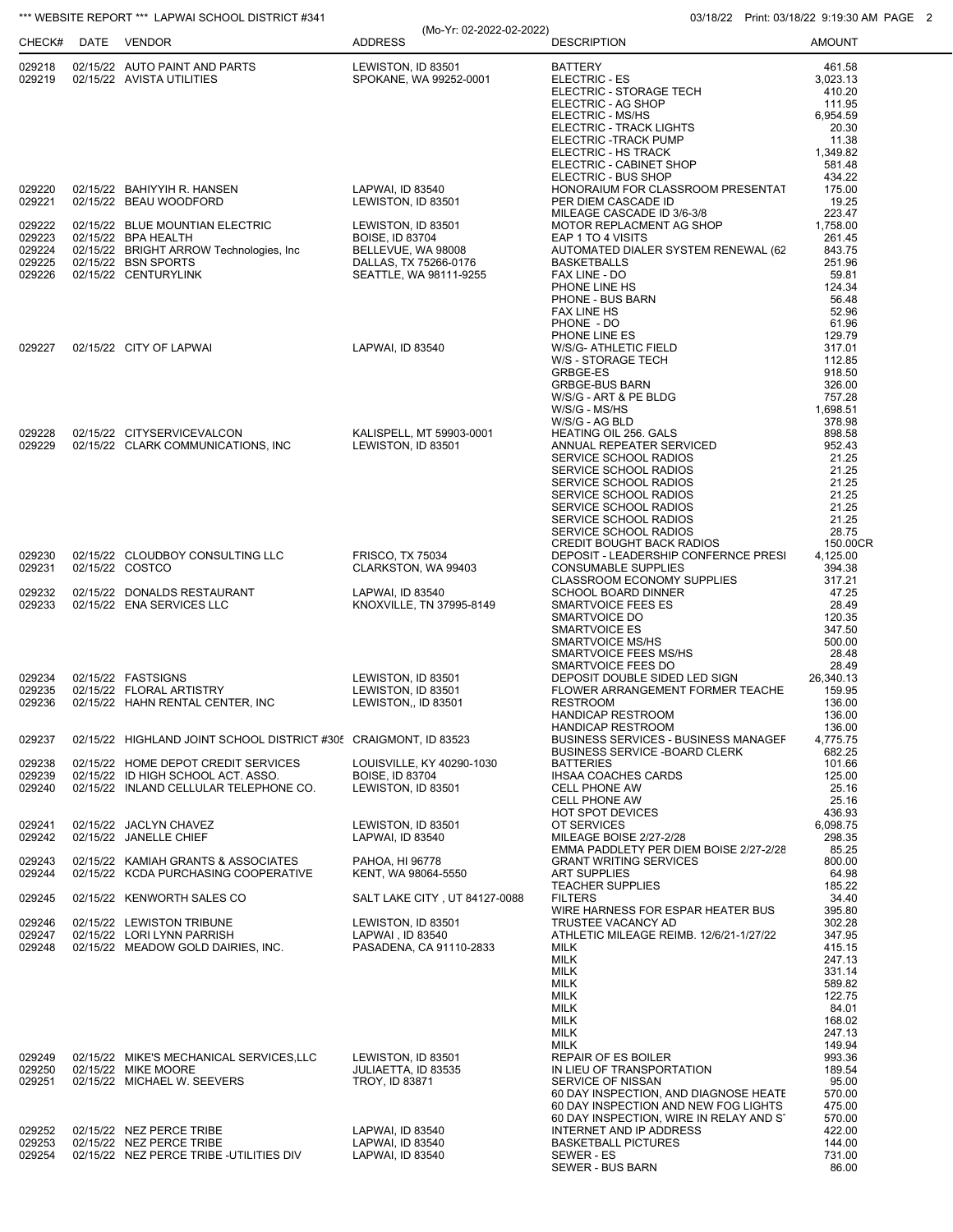|                            | CHECK# DATE VENDOR                                                                                  | (Mo-Yr: 02-2022-02-2022)<br><b>ADDRESS</b>                                 | <b>DESCRIPTION</b>                                                        | 1.11111.000110122.001001111<br><b>AMOUNT</b> |
|----------------------------|-----------------------------------------------------------------------------------------------------|----------------------------------------------------------------------------|---------------------------------------------------------------------------|----------------------------------------------|
|                            |                                                                                                     |                                                                            |                                                                           |                                              |
| 029255<br>029256<br>029257 | 02/15/22 NORCO, INC<br>02/15/22 O'RIELLY AUTOMOTIVE, INC.<br>02/15/22 OPPORTUNITIES UNLIMITED, INC. | SEATTLE, WA 98124-5144<br>SPRINGFIELD, MO 65801-9464<br>LEWISTON, ID 83501 | <b>WELDING GAS</b><br>OIL, FUEL, AND FILTERS<br>HI/HS DECEMBER 1-31, 2021 | 91.76<br>34.30<br>2,159.00                   |
| 029258                     | 02/15/22 PERFECTION TIRE OF LEWISTON, LLC                                                           | LEWISTON, ID 83501                                                         | HI/HS OCTOBER 1-31, 2021<br>SNOW TIRES - VANS                             | 1,521.50<br>2,353.76                         |
| 029259                     | 02/15/22 REALITYWORKS                                                                               | EAU CLAIRE, WI 54701                                                       | SNOW TIRES - VANS<br><b>VIRTUAL WELDERS</b>                               | 2,353.76<br>16,237.97                        |
| 029260                     | 02/15/22 RICOH USA, INC.                                                                            | DALLAS, TX 75265-0073                                                      | <b>COPIER RENTAL MS/HS</b><br>COPIES/C86309410 - MS/HS                    | 255.63<br>142.06                             |
|                            |                                                                                                     |                                                                            | COLOR COPIES DO                                                           | 16.65                                        |
|                            |                                                                                                     |                                                                            | COLOR COPIES DO<br>COPIES/C86309428-ES                                    | 67.24<br>280.90                              |
|                            |                                                                                                     |                                                                            | <b>COPIER RENTAL ES</b><br>COPIER RENTAL DO                               | 255.64<br>255.64                             |
| 029261                     | 02/15/22 RIVERSIDE INSIGHTS                                                                         | CHICAGO, IL 60674-5058                                                     | BATTELLE DEVELOPMENTAL ASSESSMENT:                                        | 675.00                                       |
| 029262<br>029263           | 02/15/22 ROSAUERS<br>02/15/22 RUSH INTERNATIONAL TRUCK- LEWI                                        | LEWISTON, ID 83501<br>DECATUR, AL 35609-2208                               | SPECIAL DIETARY ITEMS<br>BLOWER MOTOR ASSEMBLY                            | 96.07<br>290.00                              |
| 029264                     | 02/15/22 SONOVA USA INC.                                                                            | PASADENA, CA 91189-0825                                                    | ROGERS TOUCHSCREEN MIC<br><b>HEARING ASSISTANT TOWERS</b>                 | 6,166.82<br>2,614.58                         |
|                            |                                                                                                     |                                                                            | <b>HEARING ASSISTANT TOWERS</b>                                           | 2,614.59                                     |
| 029265                     | 02/15/22 STANDARD PLUMBING & HEATING                                                                | SPOKANE, WA 99206                                                          | ANNUAL DDC SOFTWARE SUPPORT AGREE<br>ANNUAL DDC SOFTWARE SUPPORT AGREE    | 1,475.00<br>1,475.00                         |
| 029266                     | 02/15/22 STAPLES CREDIT PLAN - DO                                                                   | PHOENIX, AZ 85065-8004                                                     | ES READING ROOM PRINTER                                                   | 369.99                                       |
|                            |                                                                                                     |                                                                            | <b>BINDERS</b><br><b>FAX MACHINE</b>                                      | 594.54<br>199.99                             |
|                            |                                                                                                     |                                                                            | <b>BINDERS</b><br><b>ENRICHMENT SUPPLIES</b>                              | 492.86<br>2,349.35                           |
|                            |                                                                                                     |                                                                            | <b>TEACHER SUPPLIES</b>                                                   | 413.14                                       |
|                            |                                                                                                     |                                                                            | INK<br>COPY PAPER, GLUE AND INDEX CARDS                                   | 110.78<br>738.07                             |
| 029267                     | 02/15/22 SWATCO                                                                                     | SPOKANE, WA 99203                                                          | INK, AND OFFICE SUPPLIES<br>WATER ANLYSIS AND TREATMENT                   | 133.82<br>205.00                             |
| 029268                     | 02/15/22 SYSCO FOOD SERVICE, INC.                                                                   | WILSONVILLE, OR 97070                                                      | <b>FOOD</b>                                                               | 1,070.57                                     |
|                            |                                                                                                     |                                                                            | <b>FOOD</b><br>NON FOOD                                                   | 693.95<br>148.83                             |
|                            |                                                                                                     |                                                                            | <b>FOOD</b><br>NON FOOD                                                   | 437.13<br>130.89                             |
|                            |                                                                                                     |                                                                            | <b>FOOD</b>                                                               | 1,172.52                                     |
|                            |                                                                                                     |                                                                            | <b>FOOD</b><br>NON FOOD                                                   | 669.39<br>91.30                              |
|                            |                                                                                                     |                                                                            | NON FOOD<br><b>FOOD</b>                                                   | 274.68<br>907.92                             |
|                            |                                                                                                     |                                                                            | NON FOOD                                                                  | 89.26                                        |
|                            |                                                                                                     |                                                                            | <b>FOOD</b><br><b>FOOD</b>                                                | 1,808.60<br>379.35                           |
|                            |                                                                                                     |                                                                            | NON FOOD<br><b>FOOD</b>                                                   | 106.35<br>1,873.51                           |
| 029269                     | 02/15/22 TEACHER CREATED RESOURCES                                                                  | GARDEN GROVE, CA 92841                                                     | K. SLIGER CLASSROOM SUPPLIES                                              | 24.96                                        |
| 029270<br>029271           | 02/15/22 THE HOME DEPOT PRO<br>02/15/22 URM STORES, INC.                                            | LOS ANGELES, CA 90074-2400<br>SPOKANE, WA 99220-3365                       | <b>CUSTODIAL SUPPLIES</b><br><b>KITCHEN ITEMS</b>                         | 355.68<br>54.57                              |
| 029272                     | 02/15/22 USF - SPOKANE                                                                              | SEATTLE, WA 98124-1172                                                     | KITCHEN ITEMS<br><b>FOOD</b>                                              | 724.14<br>551.79                             |
|                            |                                                                                                     |                                                                            | <b>FOOD</b>                                                               | 1,713.71                                     |
|                            |                                                                                                     |                                                                            | NON FOOD<br><b>FOOD</b>                                                   | 105.00<br>808.79                             |
|                            |                                                                                                     |                                                                            | NON FOOD<br><b>FOOD</b>                                                   | 101.92<br>984.66                             |
|                            |                                                                                                     |                                                                            | <b>FOOD</b>                                                               | 635.46                                       |
|                            |                                                                                                     |                                                                            | <b>FOOD</b><br><b>NON FOOD</b>                                            | 1,118.29<br>237.45                           |
|                            |                                                                                                     |                                                                            | <b>FOOD</b><br>NON FOOD                                                   | 1,115.06<br>157.16                           |
|                            |                                                                                                     |                                                                            | <b>FOOD</b>                                                               | 1,635.85                                     |
|                            |                                                                                                     |                                                                            | NON FOOD<br><b>FOOD</b>                                                   | 366.28<br>727.63                             |
|                            |                                                                                                     |                                                                            | <b>FOOD</b><br>NON FOOD                                                   | 1,306.07<br>391.98                           |
|                            |                                                                                                     |                                                                            | <b>FOOD</b>                                                               | 1,604.41                                     |
|                            |                                                                                                     |                                                                            | <b>FOOD</b><br><b>FOOD</b>                                                | 963.73<br>1,442.92                           |
| 029273                     | 02/15/22 VALLEY GAS                                                                                 | LAPWAI, ID 83540                                                           | DIESEL FUEL BUSES 686.916 GALS<br>NISSAN FUEL 19.851 GALS                 | 2,373.98<br>65.30                            |
|                            |                                                                                                     |                                                                            | BUS FUEL 23.107 GALS                                                      | 75.99                                        |
| 029274<br>029275           | 02/15/22 WALTER E. NELSON<br>02/15/22 WELLS FARGO BANK                                              | SPOKANE, WA 99212<br>MINNEAPOLIS, MN 55480-7766                            | <b>CUSTODIAL SUPPLIES</b><br>ONLINE BOOK HVAC                             | 855.00<br>131.42                             |
|                            |                                                                                                     |                                                                            | <b>CREDIT FINANCE CHARGES</b><br><b>CREDIT FRAUD CHARGES BIDET PLUS</b>   | 6.53CR<br>557.14CR                           |
|                            |                                                                                                     |                                                                            | <b>FRAUD CHARGES BLT BIDET PLUS</b>                                       | 557.14                                       |
|                            |                                                                                                     |                                                                            | <b>CREDIT FRAUD CHARGES</b><br><b>FRAUD CHARGES ALKO.COM</b>              | 760.09CR<br>760.09                           |
|                            |                                                                                                     |                                                                            | CREDIT - ONLINE BOOK RETURN<br><b>BATTERIES</b>                           | 127.19CR<br>35.66                            |
|                            |                                                                                                     |                                                                            | CLASSROOM BOOKS HVAC                                                      | 394.26                                       |
|                            |                                                                                                     |                                                                            | EASY CBM TEACHER SUBSCRIPTION<br>AIRFARE CHANEL HAMRMING 2/4 BOISE        | 49.99<br>342.20                              |
|                            |                                                                                                     |                                                                            | <b>BASEBALL EQUIPMENT</b><br><b>BASEBALL EQUIPMENT</b>                    | 657.10<br>99.95                              |
|                            |                                                                                                     |                                                                            | DOT PHYSICAL ROZELLE TIEDE                                                | 150.00                                       |
| 029276<br>029277           | 02/15/22 WESTERN MOUNTAIN BUS SALES<br>02/15/22 STAPLES                                             | NAMPA, ID 83686<br>CHICAGO, IL 60694                                       | <b>BUS DOOR LOCK REPAIR</b><br>** VOID **                                 | 30.69<br>0.00                                |
| 029278                     | 02/17/22 STAPLES BUSINESS CREDIT                                                                    | ATLANTA, GA 30348-5638                                                     | HP ALL IN ONE DESKTOP COMPUTERS<br>HP ALL IN ONE DESKTOP COMPUTERS        | 4,486.31<br>4,835.78                         |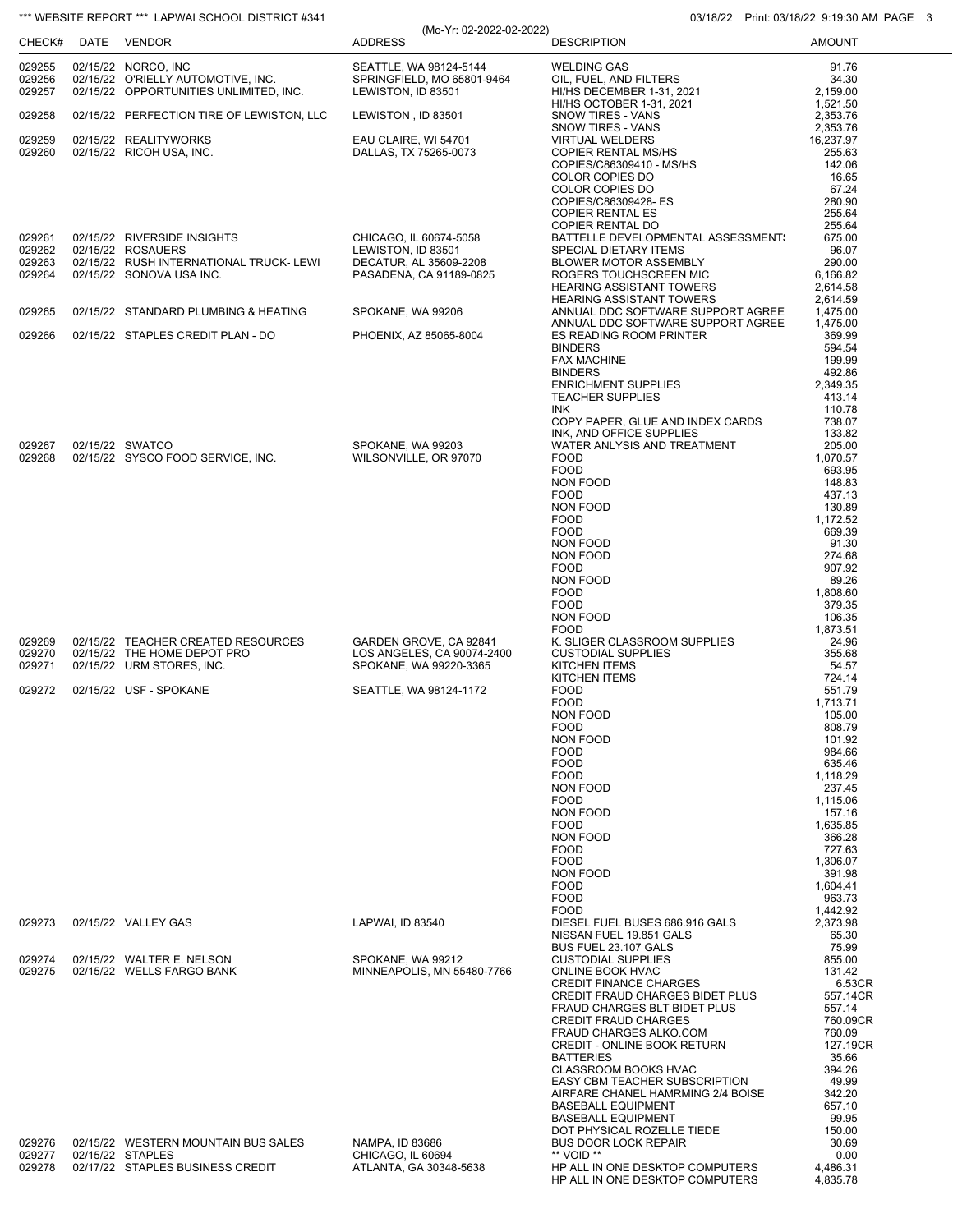|                                                |                | *** WEBSITE REPORT *** LAPWAI SCHOOL DISTRICT #341                                                                                             |                                                                                                         |                                                                                                                                                                                                                                                                                                                                                                                                                                                                                                                                                                                                                                                                                                                                                                                                                                                                                                                                                                                                                 | 03/18/22 Print: 03/18/22 9:19:30 AM PAGE 4                                                                                                                                                                                                                                                                                                 |
|------------------------------------------------|----------------|------------------------------------------------------------------------------------------------------------------------------------------------|---------------------------------------------------------------------------------------------------------|-----------------------------------------------------------------------------------------------------------------------------------------------------------------------------------------------------------------------------------------------------------------------------------------------------------------------------------------------------------------------------------------------------------------------------------------------------------------------------------------------------------------------------------------------------------------------------------------------------------------------------------------------------------------------------------------------------------------------------------------------------------------------------------------------------------------------------------------------------------------------------------------------------------------------------------------------------------------------------------------------------------------|--------------------------------------------------------------------------------------------------------------------------------------------------------------------------------------------------------------------------------------------------------------------------------------------------------------------------------------------|
| CHECK#                                         |                | DATE VENDOR                                                                                                                                    | (Mo-Yr: 02-2022-02-2022)<br><b>ADDRESS</b>                                                              | <b>DESCRIPTION</b>                                                                                                                                                                                                                                                                                                                                                                                                                                                                                                                                                                                                                                                                                                                                                                                                                                                                                                                                                                                              | <b>AMOUNT</b>                                                                                                                                                                                                                                                                                                                              |
| 223024<br>223025<br>223026<br>224077           |                | 02/01/22 IRIS CHIMBURAS<br>02/10/22 WELLS FARGO BANK<br>02/10/22 WELLS FARGO BANK<br>02/15/22 STANDARD INSURANCE COMPANY                       | LAPWAI, ID 83540<br>MINNEAPOLIS, MN 55480-7766<br>MINNEAPOLIS, MN 55480-7766<br>PORTLAND, OR 97228-6367 | DRAW ON PAY DIF<br><b>BANKCARD FEES</b><br><b>BANK ANALYSIS FEE</b><br>LIFE-ER - 022022<br>STANDARD LIFE - 022022<br>STANDARD INSURANCE - 022022<br>STANDARD INSURANCE - 022022<br>STANDARD INSURANCE - 022022<br>STANDARD INSURANCE - 022022<br>STANDARD INSURANCE - 022022<br>STANDARD INSURANCE - 022022<br>STANDARD INSURANCE - 022022<br>STANDARD INSURANCE - 022022<br>STANDARD INSURANCE - 022022<br>STANDARD INSURANCE - 022022<br>STANDARD INSURANCE - 022022<br>STANDARD INSURANCE - 022022<br>STANDARD INSURANCE - 022022<br>STANDARD INSURANCE - 022022<br>STANDARD INSURANCE - 022022<br>STANDARD INSURANCE - 022022<br>STANDARD INSURANCE - 022022<br>STANDARD INSURANCE - 022022<br>STANDARD INSURANCE - 022022<br>STANDARD INSURANCE - 022022<br>STANDARD INSURANCE - 022022<br>STANDARD INSURANCE - 022022<br>STANDARD INSURANCE - 022022<br>STANDARD INSURANCE - 022022<br>STANDARD INSURANCE - 022022<br>STANDARD INSURANCE - 022022<br>STANDARD LIFE INSURANCE - 022022<br>LIFE-ER - 022022 | 2,155.48<br>61.39<br>260.52<br>32.27<br>2.17<br>0.54<br>11.56<br>1.54<br>10.55<br>113.96<br>16.00<br>114.52<br>60.99<br>8.00<br>12.47<br>7.85<br>8.39<br>20.00<br>55.53<br>30.30<br>22.37<br>1.37<br>27.19<br>22.21<br>3.23<br>8.27<br>0.89<br>10.37<br>4.21<br>48.26<br>172.17<br>42.70<br>0.08                                           |
| 224078<br>224079<br>224080<br>224081<br>224082 | 02/15/22 AFLAC | 02/15/22 VOYA FINANCIAL<br>02/15/22 IDEAL COLLEGE SAVINGS PROGRAM<br>02/15/22 LAPWAI SCHOOL LUNCH PROGRAM<br>02/15/22 INTERNAL REVENUE SERVICE | COLUMBUS, GA 31999<br>KANSAS CITY, MO 64121<br>LAPWAI, ID 83540<br><b>ODGEN, UT 84201</b>               | LIFE ER - 022022<br>LIFE - ER - 022022<br>LIFE - 022022<br>AFLAC INSURANCE - 022022<br>AFLAC INSURANCE - 022022<br>VOYA FINANCIAL 403-B PLA - 022022<br>IDEAL College Savings Pr - 022022<br>FOOD SERVICE CHARGES - 022022<br>FICA-ER - 022022<br>FICA - ER - 022022<br>FICA - ER - 022022<br>FICA - ER - 022022<br>FICA - ER - 022022<br>FICA - ER - 022022<br>FICA - ER - 022022<br>FICA - ER - 022022<br>FICA - ER - 022022<br>FICA - ER - 022022<br>FICA - ER - 022022<br>FICA - ER - 022022<br><b>MEDICARE - ER - 022022</b><br>FICA - ER - 022022<br>FICA - ER - 022022<br>FICA - ER - 022022<br><b>MEDICARE - ER - 022022</b><br><b>MEDICARE - ER - 022022</b><br><b>MEDICARE - ER - 022022</b><br><b>MEDICARE - ER - 022022</b><br><b>MEDICARE - ER - 022022</b><br>FICA - ER - 022022<br>FICA WITHHOLDING - 022022<br>MEDI - ER - 022022<br>MEDI ER - 022022                                                                                                                                           | 2.28<br>13.69<br>20.77<br>628.24<br>1,376.36<br>200.00<br>1,075.00<br>225.00<br>42.18<br>957.42<br>181.20<br>429.59<br>856.23<br>1.027.04<br>652.94<br>1,125.57<br>380.60<br>33.86<br>604.29<br>3,437.84<br>88.55<br>106.99<br>898.20<br>876.93<br>557.99<br>70.88<br>529.97<br>14.70<br>513.89<br>7,550.69<br>28,034.28<br>1.37<br>519.23 |
| 224083<br>224084                               |                | 02/15/22 IDAHO STATE TAX COMMISSION<br>02/15/22 STATE INSURANCE FUND                                                                           | BOISE, ID 83707-0076<br>BOISE, ID 83799-0002                                                            | <b>MEDICARE - ER - 022022</b><br>MEDI - 022022<br>MEDICARE - ER - 022022<br><b>MEDICARE - ER - 022022</b><br><b>MEDICARE - ER - 022022</b><br><b>MEDICARE - ER - 022022</b><br><b>MEDICARE - ER - 022022</b><br><b>MEDICARE - ER - 022022</b><br><b>MEDICARE - ER - 022022</b><br>MEDICARE WITHHOLDING - 022022<br>FEDERAL WITHHOLDING - 022022<br>FICA - ER - 022022<br>STATE WITHHOLDING - 022022<br><b>WORK COMP - 022022</b><br><b>WORK COMP - 022022</b><br><b>WORK COMP - 022022</b><br><b>WORK COMP - 022022</b><br><b>WORK COMP - 022022</b><br>W/C - 022022<br><b>WORKERS COMP - ER - 022022</b><br>SIF ER - 022022<br>W/C - EE - 022022<br><b>WORK COMP - 022022</b><br><b>WORK COMP - 022022</b><br><b>FEBRUARY</b><br><b>WORK COMP - 022022</b>                                                                                                                                                                                                                                                     | 635.74<br>856.73<br>52.94<br>59.91<br>1,980.77<br>2,434.15<br>5,261.65<br>6.66<br>1,471.12<br>6,556.34<br>31,389.14<br>372.80<br>10,567.00<br>661.99<br>800.12<br>248.62<br>338.85<br>52.41<br>94.70<br>43.48<br>44.49<br>0.14<br>101.56<br>824.06<br>6,123.55CR<br>539.39                                                                 |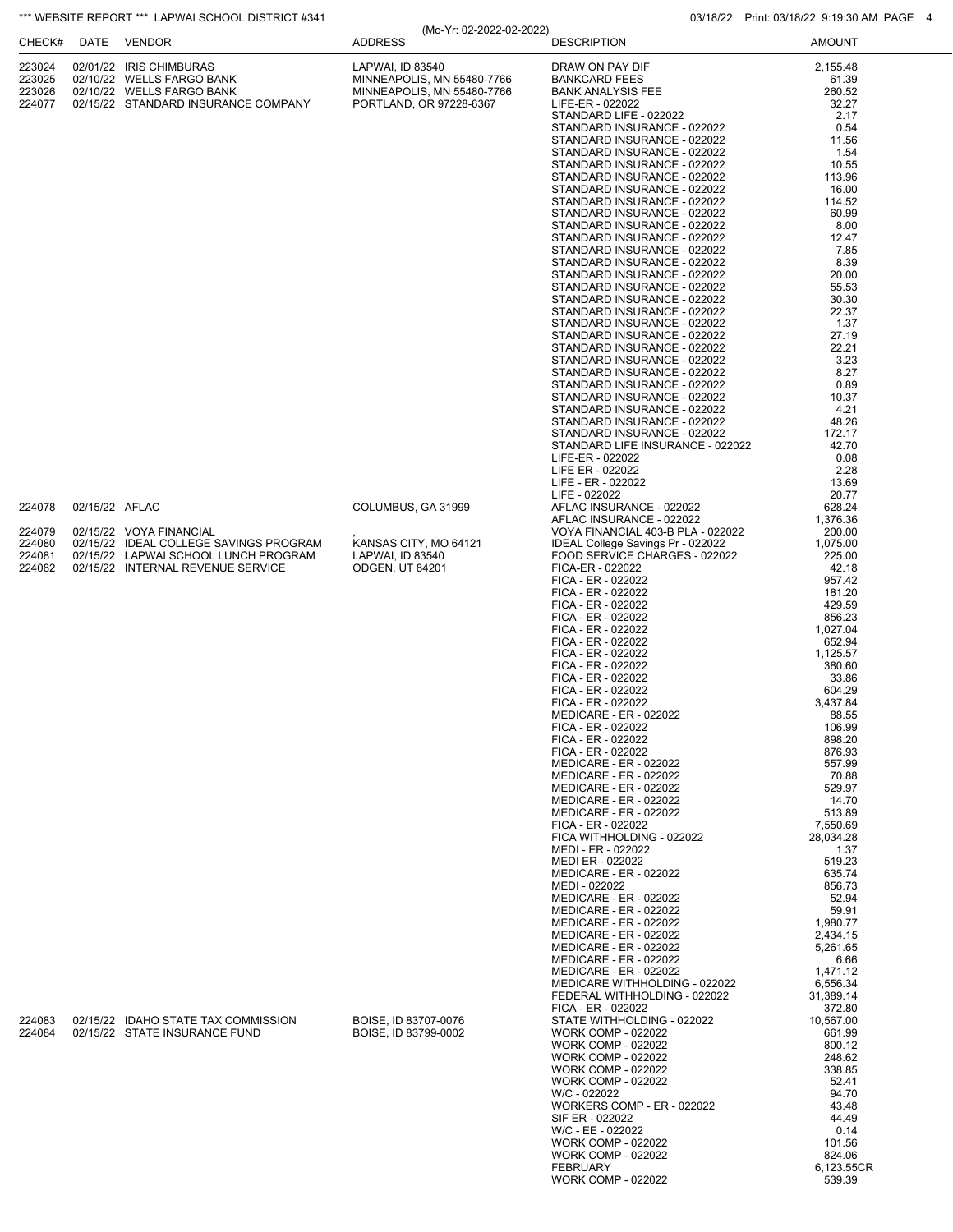| CHECK# | DATE | <b>VENDOR</b>                           | (IVIO- 11. UZ-ZUZZ-UZ-ZUZZ)<br><b>ADDRESS</b>                                                                                                                                                                                                                                                                                                                                                                                                                                                                                                                                                                                                                     | <b>DESCRIPTION</b>                                           | <b>AMOUNT</b>        |
|--------|------|-----------------------------------------|-------------------------------------------------------------------------------------------------------------------------------------------------------------------------------------------------------------------------------------------------------------------------------------------------------------------------------------------------------------------------------------------------------------------------------------------------------------------------------------------------------------------------------------------------------------------------------------------------------------------------------------------------------------------|--------------------------------------------------------------|----------------------|
|        |      |                                         |                                                                                                                                                                                                                                                                                                                                                                                                                                                                                                                                                                                                                                                                   | <b>WORK COMP - 022022</b>                                    | 39.72                |
|        |      |                                         |                                                                                                                                                                                                                                                                                                                                                                                                                                                                                                                                                                                                                                                                   | <b>WORK COMP - 022022</b>                                    | 43.94                |
|        |      |                                         |                                                                                                                                                                                                                                                                                                                                                                                                                                                                                                                                                                                                                                                                   | <b>WORK COMP - 022022</b>                                    | 9.03                 |
|        |      |                                         |                                                                                                                                                                                                                                                                                                                                                                                                                                                                                                                                                                                                                                                                   | <b>WORK COMP - 022022</b>                                    | 89.65                |
|        |      |                                         |                                                                                                                                                                                                                                                                                                                                                                                                                                                                                                                                                                                                                                                                   | <b>WORK COMP - 022022</b>                                    | 18.47                |
|        |      |                                         |                                                                                                                                                                                                                                                                                                                                                                                                                                                                                                                                                                                                                                                                   | <b>WORK COMP - 022022</b><br><b>WORK COMP - 022022</b>       | 43.81                |
|        |      |                                         |                                                                                                                                                                                                                                                                                                                                                                                                                                                                                                                                                                                                                                                                   | <b>WORK COMP - 022022</b>                                    | 87.56<br>57.07       |
|        |      |                                         |                                                                                                                                                                                                                                                                                                                                                                                                                                                                                                                                                                                                                                                                   | <b>WORK COMP - 022022</b>                                    | 179.87               |
|        |      |                                         |                                                                                                                                                                                                                                                                                                                                                                                                                                                                                                                                                                                                                                                                   | <b>WORK COMP - 022022</b>                                    | 54.05                |
|        |      |                                         |                                                                                                                                                                                                                                                                                                                                                                                                                                                                                                                                                                                                                                                                   | <b>WORK COMP - 022022</b>                                    | 1.53                 |
|        |      |                                         |                                                                                                                                                                                                                                                                                                                                                                                                                                                                                                                                                                                                                                                                   | WORKERS COMP - 022022                                        | 5.48                 |
|        |      |                                         |                                                                                                                                                                                                                                                                                                                                                                                                                                                                                                                                                                                                                                                                   | <b>WORK COMP - 022022</b><br><b>WORK COMP - 022022</b>       | 889.97<br>602.03     |
|        |      |                                         |                                                                                                                                                                                                                                                                                                                                                                                                                                                                                                                                                                                                                                                                   | <b>WORK COMP - 022022</b>                                    | 40.07                |
|        |      |                                         |                                                                                                                                                                                                                                                                                                                                                                                                                                                                                                                                                                                                                                                                   | <b>WORK COMP - 022022</b>                                    | 59.09                |
|        |      |                                         |                                                                                                                                                                                                                                                                                                                                                                                                                                                                                                                                                                                                                                                                   | <b>WORK COMP - 022022</b>                                    | 3.47                 |
|        |      |                                         |                                                                                                                                                                                                                                                                                                                                                                                                                                                                                                                                                                                                                                                                   | W/C - ER - 022022                                            | 129.08               |
|        |      |                                         |                                                                                                                                                                                                                                                                                                                                                                                                                                                                                                                                                                                                                                                                   | <b>WORK COMP - 022022</b><br><b>WORK COMP - 022022</b>       | 10.91<br>8.94        |
| 224085 |      | 02/15/22 PUBLIC EMPLOYEE RETIREMENT SYS | BOISE, ID 83720-0078                                                                                                                                                                                                                                                                                                                                                                                                                                                                                                                                                                                                                                              | PERSI - ER - 022022                                          | 138.22               |
|        |      |                                         |                                                                                                                                                                                                                                                                                                                                                                                                                                                                                                                                                                                                                                                                   | PERSI - ER - 022022                                          | 12,248.23            |
|        |      |                                         |                                                                                                                                                                                                                                                                                                                                                                                                                                                                                                                                                                                                                                                                   | PERSI - ER - 022022                                          | 8,256.83             |
|        |      |                                         |                                                                                                                                                                                                                                                                                                                                                                                                                                                                                                                                                                                                                                                                   | PERSI - ER - 022022                                          | 3,806.09             |
|        |      |                                         |                                                                                                                                                                                                                                                                                                                                                                                                                                                                                                                                                                                                                                                                   | PERSI - ER - 022022                                          | 672.68               |
|        |      |                                         | PERSI - ER - 022022<br>PERSI - ER - 022022<br>PERSI - ER - 022022<br>PERSI - ER - 022022<br>PERSI - ER - 022022<br>PERSI - ER - 022022<br>PERSI - ER - 022022<br>PERSI - ER - 022022<br>PERSI - ER - 022022<br>PERSI - ER - 022022<br>PERSI - ER - 022022<br>PERSI - ER - 022022<br>PERSI - ER - 022022<br>PERSI - ER - 022022<br>PERSI - ER - 022022<br>PERSI - ER - 022022<br>PERSI - ER - 022022<br>PERSI - ER - 022022<br>PERSI - ER - 022022<br>PERSI - ER - 022022<br>PERSI - ER - 022022<br>PERSI - ER - 022022<br>PERSI - ER - 022022<br>PERSI - 022022<br>PERSI - ER - 022022<br>PERSI ER - 022022<br>PERSI - ER - 022022<br>PERSI LOAN PAYMENT - 022022 |                                                              | 758.08<br>5,468.39   |
|        |      |                                         |                                                                                                                                                                                                                                                                                                                                                                                                                                                                                                                                                                                                                                                                   |                                                              | 282.80               |
|        |      |                                         |                                                                                                                                                                                                                                                                                                                                                                                                                                                                                                                                                                                                                                                                   |                                                              | 670.63               |
|        |      |                                         |                                                                                                                                                                                                                                                                                                                                                                                                                                                                                                                                                                                                                                                                   |                                                              | 1,340.30             |
|        |      |                                         |                                                                                                                                                                                                                                                                                                                                                                                                                                                                                                                                                                                                                                                                   |                                                              | 873.75               |
|        |      |                                         |                                                                                                                                                                                                                                                                                                                                                                                                                                                                                                                                                                                                                                                                   |                                                              | 2,908.56             |
|        |      |                                         |                                                                                                                                                                                                                                                                                                                                                                                                                                                                                                                                                                                                                                                                   |                                                              | 1,486.65<br>1,441.00 |
|        |      |                                         |                                                                                                                                                                                                                                                                                                                                                                                                                                                                                                                                                                                                                                                                   |                                                              | 99.87                |
|        |      |                                         |                                                                                                                                                                                                                                                                                                                                                                                                                                                                                                                                                                                                                                                                   |                                                              | 827.16               |
|        |      |                                         |                                                                                                                                                                                                                                                                                                                                                                                                                                                                                                                                                                                                                                                                   |                                                              | 23.29                |
|        |      |                                         |                                                                                                                                                                                                                                                                                                                                                                                                                                                                                                                                                                                                                                                                   |                                                              | 83.93                |
|        |      |                                         |                                                                                                                                                                                                                                                                                                                                                                                                                                                                                                                                                                                                                                                                   |                                                              | 406.70<br>2,018.40   |
|        |      |                                         |                                                                                                                                                                                                                                                                                                                                                                                                                                                                                                                                                                                                                                                                   |                                                              | 53.11                |
|        |      |                                         |                                                                                                                                                                                                                                                                                                                                                                                                                                                                                                                                                                                                                                                                   |                                                              | 685.85               |
|        |      |                                         |                                                                                                                                                                                                                                                                                                                                                                                                                                                                                                                                                                                                                                                                   |                                                              | 166.99               |
|        |      |                                         |                                                                                                                                                                                                                                                                                                                                                                                                                                                                                                                                                                                                                                                                   |                                                              | 1,451.26             |
|        |      |                                         |                                                                                                                                                                                                                                                                                                                                                                                                                                                                                                                                                                                                                                                                   |                                                              | 1,372.37<br>94.48    |
|        |      |                                         |                                                                                                                                                                                                                                                                                                                                                                                                                                                                                                                                                                                                                                                                   |                                                              | 1,019.10             |
|        |      |                                         |                                                                                                                                                                                                                                                                                                                                                                                                                                                                                                                                                                                                                                                                   |                                                              | 802.37               |
|        |      |                                         |                                                                                                                                                                                                                                                                                                                                                                                                                                                                                                                                                                                                                                                                   |                                                              | 1,449.42             |
|        |      |                                         |                                                                                                                                                                                                                                                                                                                                                                                                                                                                                                                                                                                                                                                                   |                                                              | 463.70<br>117.08     |
|        |      |                                         |                                                                                                                                                                                                                                                                                                                                                                                                                                                                                                                                                                                                                                                                   |                                                              | 2.14                 |
|        |      |                                         |                                                                                                                                                                                                                                                                                                                                                                                                                                                                                                                                                                                                                                                                   |                                                              | 54.80                |
|        |      |                                         |                                                                                                                                                                                                                                                                                                                                                                                                                                                                                                                                                                                                                                                                   | PERSI 401K @ SET AMT - 022022                                | 4,170.00             |
|        |      |                                         |                                                                                                                                                                                                                                                                                                                                                                                                                                                                                                                                                                                                                                                                   | PERSI - EE - 022022                                          | 30,876.36            |
|        |      |                                         |                                                                                                                                                                                                                                                                                                                                                                                                                                                                                                                                                                                                                                                                   | PERSI CHOICE - 3% - 022022<br>PERSI 401K @ \$100.00 - 022022 | 169.01<br>100.00     |
| 224086 |      | 02/15/22 REGENCE                        | PORTLAND, OR 97208-2597                                                                                                                                                                                                                                                                                                                                                                                                                                                                                                                                                                                                                                           | <b>HEALTH - 022022</b>                                       | 404.39               |
|        |      |                                         |                                                                                                                                                                                                                                                                                                                                                                                                                                                                                                                                                                                                                                                                   | <b>HEALTH - 022022</b>                                       | 3,758.62             |
|        |      |                                         |                                                                                                                                                                                                                                                                                                                                                                                                                                                                                                                                                                                                                                                                   | <b>HEALTH - 022022</b>                                       | 139.51               |
|        |      | 02/15/22 DELTA DENTAL                   |                                                                                                                                                                                                                                                                                                                                                                                                                                                                                                                                                                                                                                                                   | <b>HEALTH - 022022</b>                                       | 1,405.50             |
|        |      |                                         |                                                                                                                                                                                                                                                                                                                                                                                                                                                                                                                                                                                                                                                                   | <b>HEALTH - 022022</b><br><b>HEALTH - 022022</b>             | 1,196.61<br>200.88   |
|        |      |                                         |                                                                                                                                                                                                                                                                                                                                                                                                                                                                                                                                                                                                                                                                   | <b>HEALTH - 022022</b>                                       | 7.25                 |
|        |      |                                         |                                                                                                                                                                                                                                                                                                                                                                                                                                                                                                                                                                                                                                                                   | HEALTH INSURANCE - DEPE - 022022                             | 5,384.60             |
|        |      |                                         |                                                                                                                                                                                                                                                                                                                                                                                                                                                                                                                                                                                                                                                                   | <b>TIMING</b>                                                | 2,314.50             |
|        |      |                                         |                                                                                                                                                                                                                                                                                                                                                                                                                                                                                                                                                                                                                                                                   | <b>HEALTH - 022022</b>                                       | 596.38               |
|        |      |                                         |                                                                                                                                                                                                                                                                                                                                                                                                                                                                                                                                                                                                                                                                   | <b>HEALTH - 022022</b><br><b>HEALTH - 022022</b>             | 4.73<br>2,649.54     |
|        |      |                                         |                                                                                                                                                                                                                                                                                                                                                                                                                                                                                                                                                                                                                                                                   | <b>HEALTH - 022022</b>                                       | 267.17               |
|        |      |                                         |                                                                                                                                                                                                                                                                                                                                                                                                                                                                                                                                                                                                                                                                   | <b>HEALTH - 022022</b>                                       | 1,232.96             |
|        |      |                                         | SEATTLE, WA 98124-5145                                                                                                                                                                                                                                                                                                                                                                                                                                                                                                                                                                                                                                            | <b>HEALTH - 022022</b>                                       | 2,506.28             |
|        |      |                                         |                                                                                                                                                                                                                                                                                                                                                                                                                                                                                                                                                                                                                                                                   | <b>HEALTH - 022022</b><br><b>HEALTH - 022022</b>             | 93.87<br>151.46      |
|        |      |                                         |                                                                                                                                                                                                                                                                                                                                                                                                                                                                                                                                                                                                                                                                   | <b>HEALTH - 022022</b>                                       | 2,802.60             |
|        |      |                                         |                                                                                                                                                                                                                                                                                                                                                                                                                                                                                                                                                                                                                                                                   | <b>HEALTH - 022022</b>                                       | 2,430.64             |
|        |      |                                         |                                                                                                                                                                                                                                                                                                                                                                                                                                                                                                                                                                                                                                                                   | <b>HEALTH - 022022</b>                                       | 244.56               |
|        |      |                                         |                                                                                                                                                                                                                                                                                                                                                                                                                                                                                                                                                                                                                                                                   | <b>HEALTH - 022022</b><br><b>HEALTH - 022022</b>             | 661.30<br>697.90     |
|        |      |                                         |                                                                                                                                                                                                                                                                                                                                                                                                                                                                                                                                                                                                                                                                   | <b>HEALTH - 022022</b>                                       | 649.01               |
|        |      |                                         |                                                                                                                                                                                                                                                                                                                                                                                                                                                                                                                                                                                                                                                                   | <b>HEALTH - 022022</b>                                       | 5,990.76             |
|        |      |                                         |                                                                                                                                                                                                                                                                                                                                                                                                                                                                                                                                                                                                                                                                   | <b>HEALTH - 022022</b>                                       | 607.76               |
|        |      |                                         |                                                                                                                                                                                                                                                                                                                                                                                                                                                                                                                                                                                                                                                                   | <b>HEALTH - 022022</b>                                       | 661.30               |
|        |      |                                         |                                                                                                                                                                                                                                                                                                                                                                                                                                                                                                                                                                                                                                                                   | <b>HEALTH - 022022</b><br><b>HEALTH - 022022</b>             | 2,881.47<br>7,616.56 |
|        |      |                                         |                                                                                                                                                                                                                                                                                                                                                                                                                                                                                                                                                                                                                                                                   | <b>HEALTH - 022022</b>                                       | 7,745.79             |
| 224087 |      |                                         |                                                                                                                                                                                                                                                                                                                                                                                                                                                                                                                                                                                                                                                                   | DENTAL - 022022                                              | 17.53                |
|        |      |                                         |                                                                                                                                                                                                                                                                                                                                                                                                                                                                                                                                                                                                                                                                   | DENTAL - 022022                                              | 167.59               |
|        |      |                                         |                                                                                                                                                                                                                                                                                                                                                                                                                                                                                                                                                                                                                                                                   | DENTAL - 022022<br>DENTAL - 022022                           | 6.45<br>65.41        |
|        |      |                                         |                                                                                                                                                                                                                                                                                                                                                                                                                                                                                                                                                                                                                                                                   | DENTAL - 022022                                              | 54.47                |
|        |      |                                         |                                                                                                                                                                                                                                                                                                                                                                                                                                                                                                                                                                                                                                                                   | DENTAL - 022022                                              | 9.51                 |

(Mo-Yr: 02-2022-02-2022)

\*\*\* WEBSITE REPORT \*\*\* LAPWAI SCHOOL DISTRICT #341 03/18/22 Print: 03/18/22 Print: 03/18/22 9:19:30 AM PAGE 5